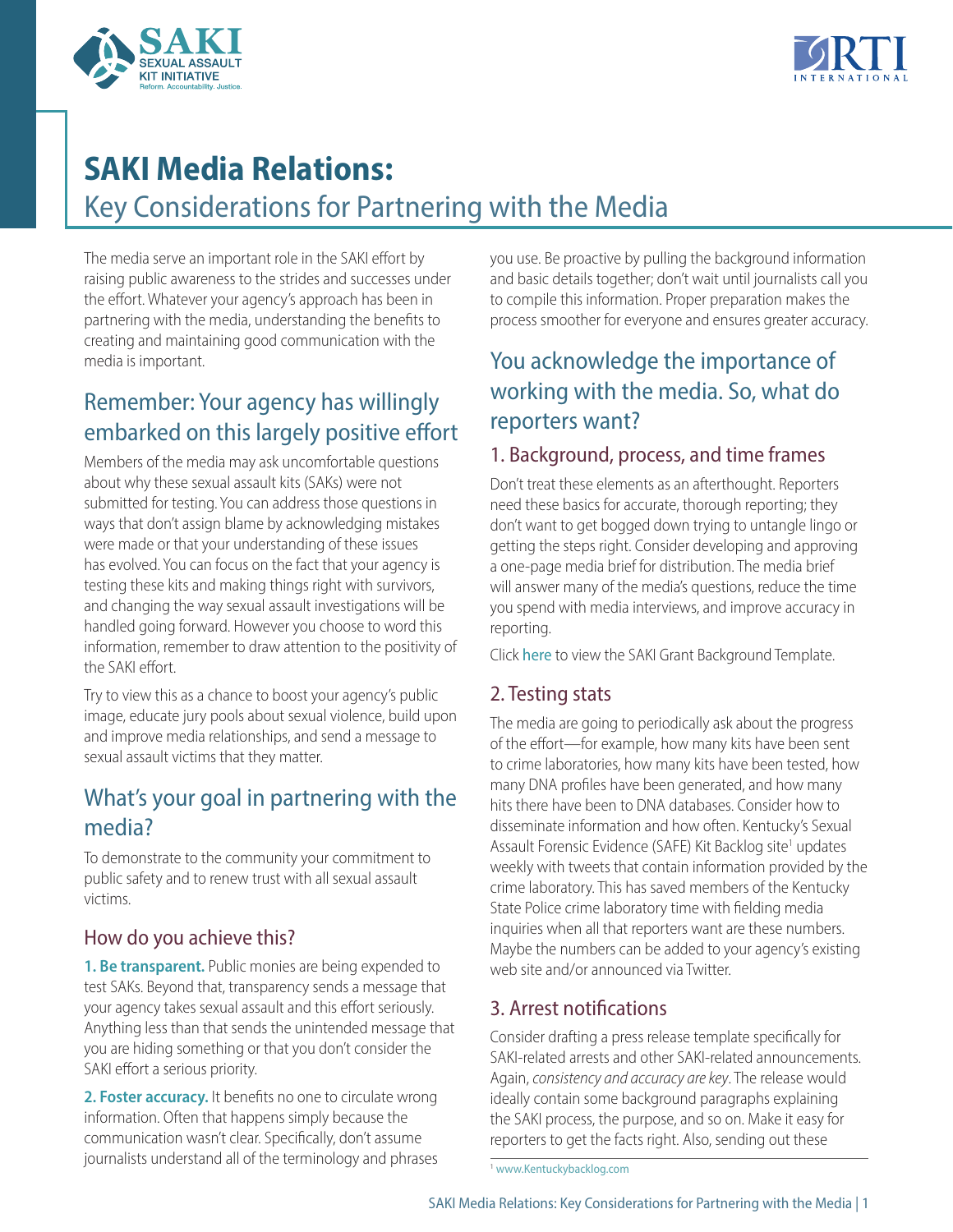releases lets reporters know you are going to alert them to new developments with SAKI cases, thereby potentially lessening the number of requests for updates. If reporters know the information is forthcoming, they'll be less likely to make repeated follow-ups.

Alternately, consider having a press conference to make your arrest announcements (perhaps for your first one only and/or any serial apprehensions). Getting face time with reporters is an easy way to begin (or continue) building a positive relationship with the media.

#### 4. Features and other side stories

Think about the types of stories that you can pitch to the media, such as the following:

- Profiling the agency's victim advocate/special victims' detective
- $\bullet$  Highlighting the survivor notification process
- $\bullet$  Mentioning changes in policies
- $\bullet$  Discussing national or specialized training that detectives/officers have attended
- $\bullet$  Demonstrating tracking systems/CODIS (within the FBI's confidentiality parameters)
- Giving a tour of the evidence room or crime laboratory

In small and medium-sized communities, no event or information is too small to include in a press release. Small papers will often run releases verbatim and with unlimited space on web sites; things that wouldn't get printed in the past now get space online.

### Communicating the message

#### Consider the messenger

Think about whether the traditional public information officer (PIO) or spokesperson for the agency is the right messenger for this issue. A coordinated effort with the PIO and the special victims' detective may be appropriate media contacts, or someone else who is deeply involved and is personally invested in the SAKI effort may be the best person to talk to the media.

The messenger must be well versed on the basics. He or she should clearly understand the testing process and terminology, as well as background on unsubmitted SAKs within the agency. Having the messenger summarize the national problem of unsubmitted SAKs, the purpose of the SAKI effort, and the desired outcomes is also beneficial. Again, accuracy is key.

Also consider the possibility of someone outside the SAKI grantee agency serving as the primary media contact.

Perhaps a community advocate organization involved in the periphery could field some of the inquiries; this organization does not need to be a grantee.

#### Use victim-centered, trauma-informed language

Building trust with victims and changing culture are part of the goal, as is educating jury pools. The media face big problems, including being overly cautious with the usage of words like "alleged victim" and "accuser," using language of consent and focusing on the victim's actions rather than on the perpetrator's, and enabling defense attorneys to cast doubt in jurors' minds about the accuracy of the victim's account based on the details published in articles. The way you communicate to the media can help shape the words they use. This guidance applies not just when talking to reporters, but in writing police reports and other documents that may become part of the public record.

#### **Tips for Talking About Sexual Assault Cases:**

**Call it what it is**—The media may use words like "alleged victim," but you don't have to use those words. You can say "victim" or "survivor," and if journalists quote you, they will quote you as such.

**Avoid language of consent**—In line with the previous tip, avoid using "soft" language of consent to describe criminal activity. Rape and sexual assault are not consensual sex or intercourse. Other words and phrases to avoid include *perform, engaged in, oral sex, kiss, fondle, caress,* and *panties*. Instead, use words such as *groped, forced his penis into her mouth, forcibly touched*, and *forcibly penetrated her vagina with his penis*.

Be especially aware of this when describing statutory rape. For example, instead of saying, "Investigators found text messages that indicated a sexual relationship between the teacher and student," say, "The perpetrator was sending predatory text messages to the victim." Don't be afraid of sounding too graphic.

**Treat all crimes the same**—A review of press coverage found inconsistent wording to describe non-sexual assault crimes and sexual assault crimes. For example, stories about arrests in burglaries and robberies refer to victims, not "alleged victims." Also, stories about non-sexual assault crimes rightly put the focus on the perpetrator, not the victims. Burglary stories, for example, don't usually emphasize that the victim left doors unlocked. Help the media be fair and consistent in reporting sexual violence by not being overly cautious with legalese and by putting the focus on the perpetrator's actions rather than on the victim's.